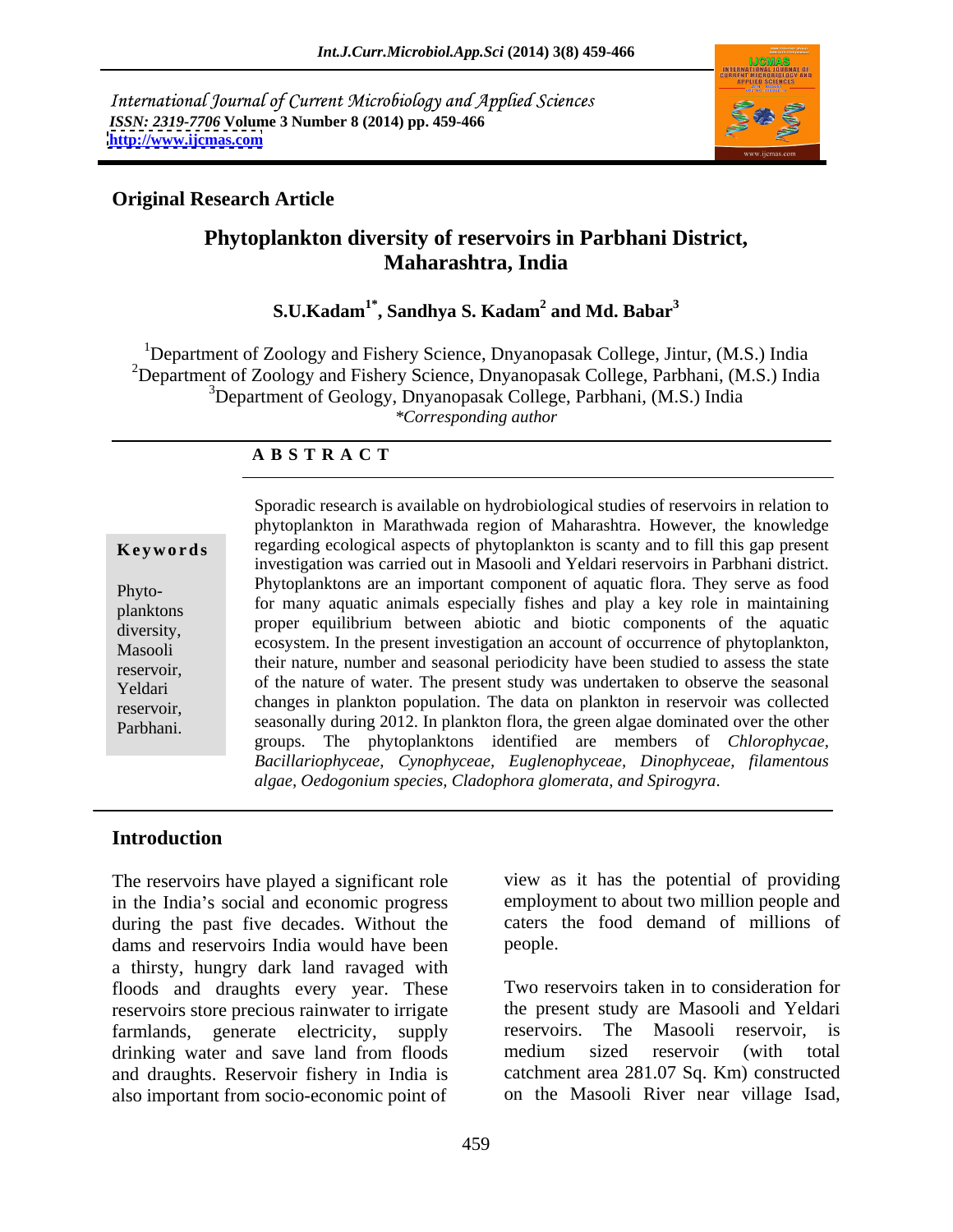Gangakhed Tahsil in Parbhani district. It is located at the latitude of  $18^054^{\prime\prime}10^{\prime}$  N and  $^{0}54"$  10'. N and  $54"10'$  N and longitude of  $76^045^005$ . E. The Yeldari The main objective of the present paper is to longitude of  $76^045^{\prime\prime}05$  E. The Yeldari catchment area 101540 Sq. Km) constructed on the Purna River near village Yeldari, Jintur Tahsil in Parbhani district. It is<br>located at the latitude of  $19^043''11'$  N and

The areas receive average annual rainfall by physico-chemical parameters of water 788 mm. The reservoirs are rich in flora and (Yeragi et al. fauna in and around, as there is no industry on both sides as well as in catchment area of phytoplankton can be directly correlated with phosphate, silicates as well as impacts on an aquatic ecosystem. nitrogen5. These three elements are essential

The phytoplankton and zooplankton are always inversely proportional in an aquatic environment because the zooplankton feed on the phytoplankton. Thus density of phytoplankton is directly correlated with fishery potentiality of an aquatic ecosystem focus has been on the species composition of phytoplankton of Masooli and Yeldari

For the present investigation water samples airtight and opaque plastic containers. The phytoplanktons are collected from the

Phytoplanktons are kept in sedimentation columns after adding 10 ml Lugol's iodine solution and the quantitative and qualitative analysis of phytoplanktons was done by Identifications were made by standard methods (Adoni, 1985, Philipose, 1959 and Prescott, 1970).

# **Results and Discussion**

reservoir, is major reservoir (with total determine the nutrient status of the reservoir. located at the latitude of  $19^043''11'$  N and chemical properties along with biological longitude of  $76^043^{\prime\prime}57$  E.  $19^043^{\prime}11^{\prime\prime}N$  variations. Distribution of phytoplankton 76°43'57"E and their variation at different zones of a the reservoir; hence it is totally free from  $\sum_{n=1}^{\infty}$  phytoplankton study provides relevant and pollution load. The production of convenient point of focus for research on the for the bloom of phytoplankton. <br>
dependent particularly during summer and As the water content dissolved and suspended constituents in varying proportions, they have different physico water body can be influenced by the physico-chemical parameters of water 2003). Environmental condition is the main controlling factor for the formation of the phytoplanktons. Phytoplankton study provides relevant and mechanism of eutrophication and its adverse impacts on an aquatic ecosystem. Phytoplanktons are found to be temperature winter months.

(Qasim, 1973). In the present study main physicochemical factors of their aquatic reservoir. of phytoplankton during different seasons were collected from two reservoirs in 1987 and Sharma and Renu Sharma 1992). reservoir separately. Bacillariophyceae, Euglenophyceae and drop count method (Welch, 1952). a similar picture like diatoms. The green Phytoplanktons encountered in the water body reflect the average ecological conditions and therefore, they may be used as indicator of water quality. The metabolic activities of the organisms depend on the environment and these factors in turn play an important role in qualitative distribution (Joshi et al 1981, Munawar, 1970, Qadri and Yousuf, 1980, Ramanibai and Ravichandran In Masooli and Yeldari reservoir, species belonging to *chlorophyceae, Cynophycae Bacillariophyceae, Euglenophyceae and Dinophyceae* represented as true planktonic forms whereas the diatoms exhibited a mixed population consisting mostly the benthos species that are detached from substratum. The blue green algae also show algae *Chlorophyceae* are found in varying number at all the three stations. In the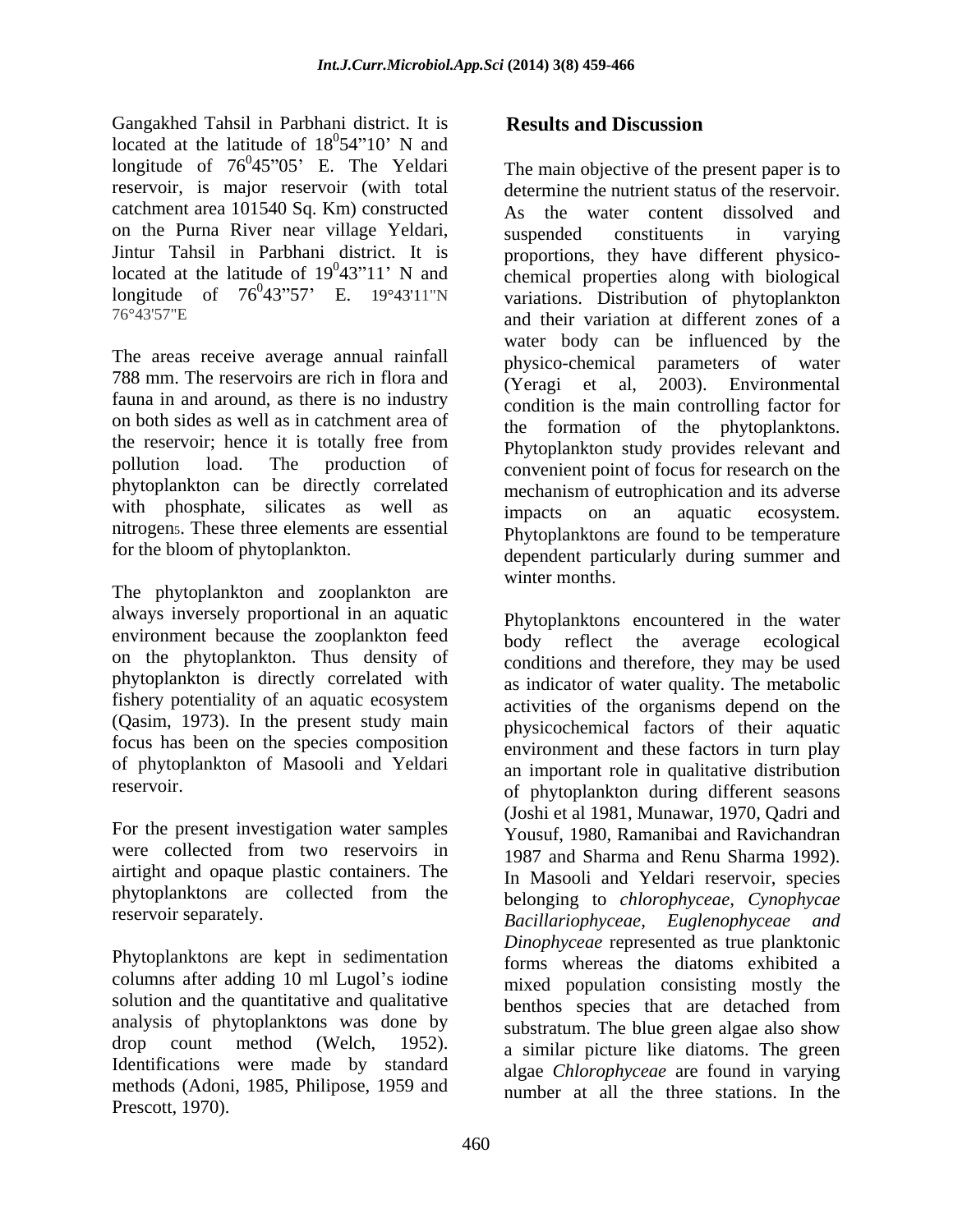temperate region, high temperature and dissolved oxygen. The high temperature, bright sunlight have been reported stagnation of water, high alkaline condition favourable factors for their development. The presence of blue green algae is one of phoshphate and nitrates exhibit the the most important factors in controlling the stimulating factor in blue green algae fluctuation in green algae population. The abundance of green algae at comparatively Water temperature also plays an important diatoms form an important part of the total available regarding the ecology of phytoplanktons, the diatoms are microscopic Euglenophyceae in fresh water. The in seawater, they are found to be more members of *Euglenophyceae* dominant in the sea as compared to fresh

In fresh water, phytoplanktons are found in present investigation different species of river, streams reservoir and ponds, the *Euglena* formed the bulk of this group with diatoms are characteristics in having silicon phacus. This group was represented at all in their cell wall. In the present investigation stations. In the present data *Dinophyceae* is blue-green algae were found to be in represented by *Gymnodonium aeruginosum*, abundance in summer months in both the *Gummondinium, Glenodinium.* These were reservoirs. This shows that temperature due to light intensity stimulated the growth of blue-green algae. Generally, it is found that In the present study, the species composition the high temperature, organic matter and of phytoplankton revealed a total number of low dissolved oxygen are favourable to the 129 species in two reservoirs (Table-2). The growth of blue-green algae 30. *Cynophyceae*  planktonic study is a very useful tool for the or blue-green algae were found to be in assessment of water quality in any type of abundance in summer months in both the water body and also contributes to reservoirs. This shows that temperature due understanding of the basic nature and to light intensity stimulated the growth of general economy of the lake (Munawar 1970 blue-green algae. *Cynophyceae* is the and Pawar et al 2006). In the present study significant group having a contribution of the species of phytoplanktons identified are 36.24% to the annual production and chlorophyceae (total 37 sp. out of which 36 exhibited the highest density during the month of April, May and December (Pandey reservoir), Cynophyceae (47 sp. out of et al, 1993a), the maximum density of *Cynophyceae* is reported during summer and minimum during monsoon season. sp. out of which 33 found in Masooli *Cynophyceae* and *Chlorohyceae* also reservoir and 29 in Yeldari reservoir), flourished in warm water with high pH and Euglenophyceae (total 7 sp. and same

of water and high concentration phoshphate and nitrates exhibit the (Pandey et al, 1993a).

high temperature is found in tropical water The members of *Euglenophyceae* show (Venkateswarlu et al, 1990 and Zafar 1967). tolerance of organic pollution and species role in the periodicity of green algae biological indicator of organic pollution (Munawar 1970). *Bacillariophyceae* or the (Munawar 1970). Very little information is and usually 2 mm to 100 mm in size they are temperature range  $28^{\circ}$ C to  $35^{\circ}$ C, low pH and found in fresh water, brackish water and also high iron content are ideal for the growth of water. reported that *Euglenophyceae* preferred high belonging to this group can be used as available regarding the ecology of *Euglenophyceae* in fresh water. members of *Euglenophyceae (*Venkateswarlu etal 1990*)*. It has been organic content and lower oxygen. In the recorded in winter and summer.

> found in Masooli reservoir and 32 in Yeldari which 45 found in Masooli reservoir and 41 in Yeldari reservoir), Bacillariophyceae (34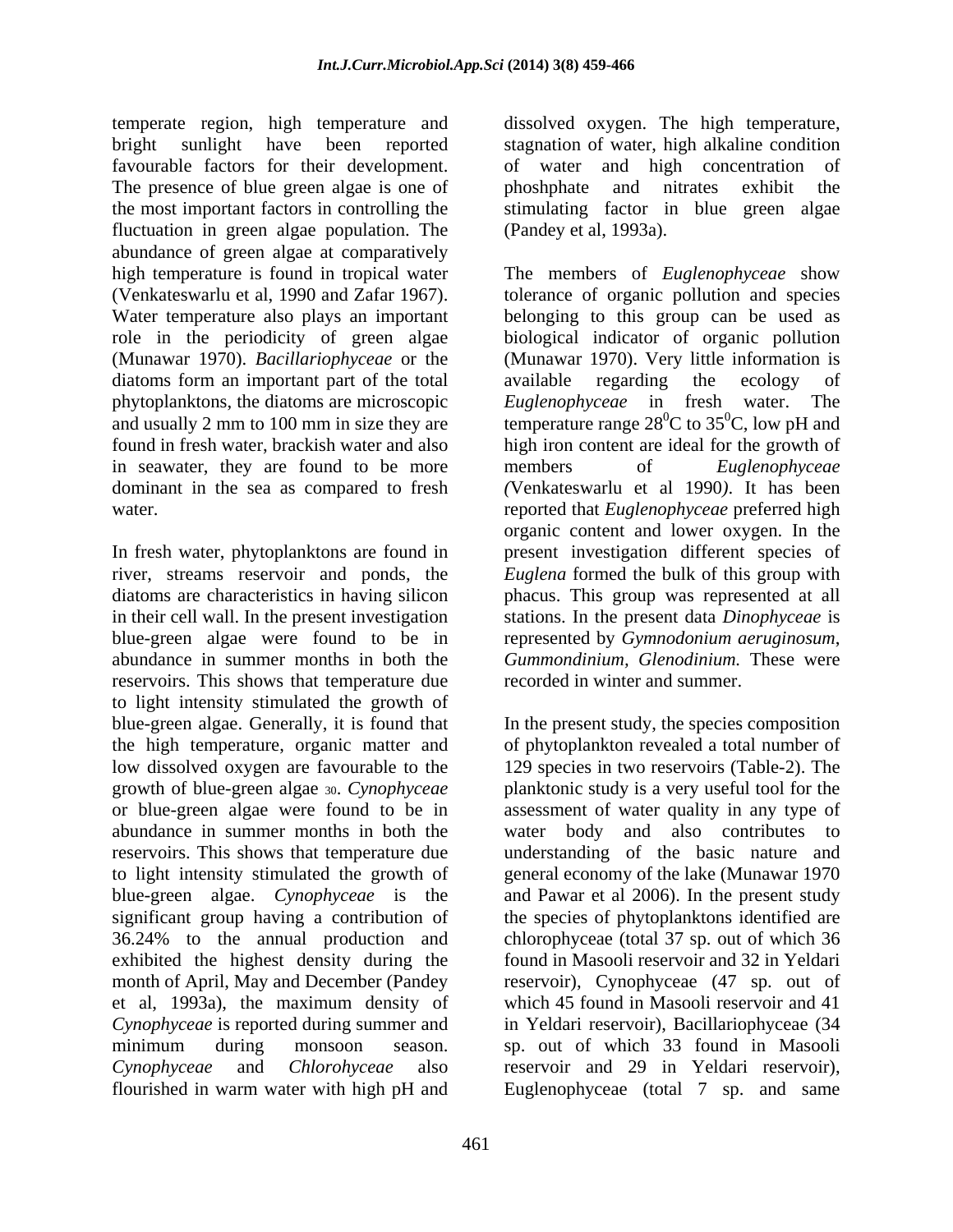number of species are found in both Masooli warmer months. The high temperature is the and Yeldari reservoirs) and Dinophyceae (4 principal factor for the growth (Pandey etal sp. and same number of species are found in 1993b). The maximum diatoms were both Masooli and Yeldari reservoirs). The obtained in the months of September and blue green algae were predominant during

October.

| Phytoplankton     | <b>Masooli Reservoir</b> |         |        | <b>Yeldari Reservoir</b> |                                         |                |  |
|-------------------|--------------------------|---------|--------|--------------------------|-----------------------------------------|----------------|--|
| algal             | Summer                   | Monsoon | Winter | <b>Summer</b>            | <b>Monsoon</b>                          | Winter         |  |
| Chlorophyceae     | 1400                     | 1200    | 1100   | 1635                     | 1342                                    | 1125           |  |
| Bacillariophyceae | 1500                     | 850     | 700    | 1325                     | 074                                     | 812            |  |
| Cynophyceae       | 650                      | 550     | 500    | 755                      | $\sim$ $\sim$ $\sim$<br>60 <sub>2</sub> | 53/<br>- - - - |  |
| Euglenophyceae    | 800                      | $\sim$  | 250    | 721<br>$\sqrt{2}$        | 156                                     | 345            |  |
| Dinophyceae       | 700                      |         | 200    | 678                      | $\sim$ $\sim$ $\sim$                    | 235<br>ر ر ب   |  |

## **Table.1** Phytoplankton algal count per ml in the area

**Table.2** Phytoplankton diversity and abundance at two stations

| Sr. No. | Taxa                            | <b>Masooli Reservoir</b> | <b>Yeldari Reservoir</b> |
|---------|---------------------------------|--------------------------|--------------------------|
|         | I Chlorophyceae                 |                          |                          |
|         | Chlamydomona conferta           |                          |                          |
|         | Scenedesmus armatus             |                          |                          |
|         | Sc. acuminatus                  |                          |                          |
|         | Sc. carinatus                   |                          |                          |
|         | Sc. obliquus                    |                          |                          |
|         | Sc. quadricauda var, bicaudatus |                          |                          |
|         | Sc. quadricauda var. maximum    |                          |                          |
| - 8     | Sc. quadricanda var. longispina |                          |                          |
|         | Ankistrodesmus falcatus         |                          |                          |
| 10      | Chlorella canglomerata          |                          |                          |
|         | C. vulgaris                     |                          |                          |
| 12      | Closterium limnetium            |                          |                          |
| 13      | Cl. parvulum                    |                          |                          |
| 14      | Cl. moniliferum                 |                          |                          |
| 15      | Pediastrum duplex               |                          |                          |
| 16      | P. boryanum                     |                          |                          |
| 17      | P. tetras                       |                          |                          |
| 18      | P. simplex                      |                          |                          |
| 19      | Spirogyra purvula               |                          |                          |
| 20      | Pandorina morum                 |                          |                          |
| 21      | Steigeoclonium aestivale        |                          |                          |
| 22      | S. tenue                        |                          |                          |
| 23      | Chlorococcum infusionum         |                          |                          |
| 24      | Actinastrum lantzschii          |                          |                          |
| 25      | Ulothrix gonata                 |                          |                          |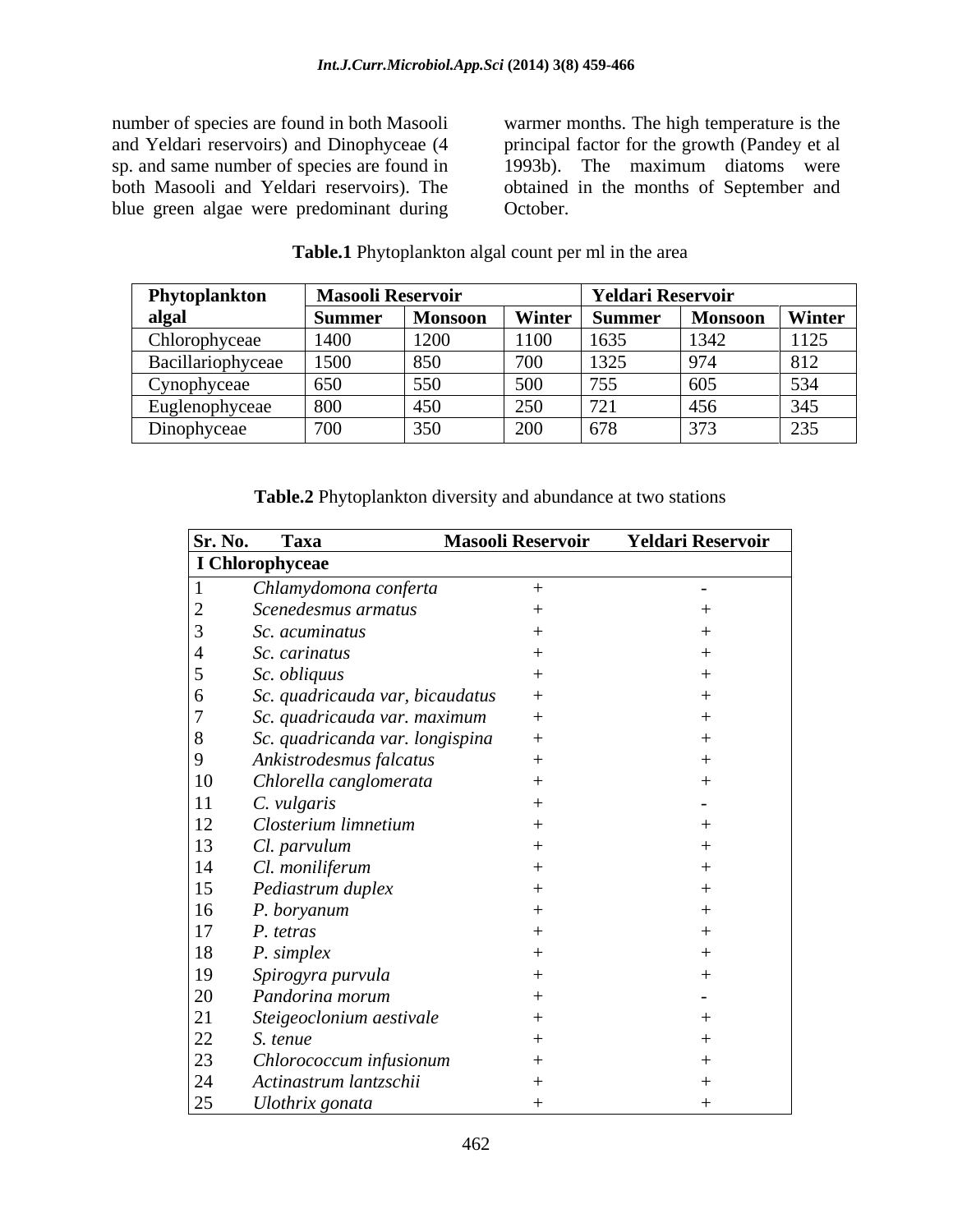| Coelastrum microporum<br>27<br>Cosmarium contractum<br>C. Pseudobirumum<br>C. brachypleunum<br>C. tenue<br>Oedogonium patulum<br>O. lautumniarum Var. tenuis<br>Solenastrum gracile<br>Tetradan incusforma<br>Tetradon minimum<br>T. maticum<br>Microspora floccosa<br>Oscillatoria tenuis<br>O. limnetica<br>O. princyps<br>O. subuliftormis<br>O. sanata<br>O. shlorina<br>O. curviceps<br>O. cortiana<br>O. omoena var. non granulata<br>O. limosa<br>O. irriguda<br>O. formosa<br>O. gloiophila<br>O. foreaui |  |
|-------------------------------------------------------------------------------------------------------------------------------------------------------------------------------------------------------------------------------------------------------------------------------------------------------------------------------------------------------------------------------------------------------------------------------------------------------------------------------------------------------------------|--|
| 28<br>12<br>14                                                                                                                                                                                                                                                                                                                                                                                                                                                                                                    |  |
| 29<br>32<br>10<br>13                                                                                                                                                                                                                                                                                                                                                                                                                                                                                              |  |
| 30<br>33<br>34<br>35<br>36<br>37                                                                                                                                                                                                                                                                                                                                                                                                                                                                                  |  |
|                                                                                                                                                                                                                                                                                                                                                                                                                                                                                                                   |  |
|                                                                                                                                                                                                                                                                                                                                                                                                                                                                                                                   |  |
|                                                                                                                                                                                                                                                                                                                                                                                                                                                                                                                   |  |
|                                                                                                                                                                                                                                                                                                                                                                                                                                                                                                                   |  |
|                                                                                                                                                                                                                                                                                                                                                                                                                                                                                                                   |  |
|                                                                                                                                                                                                                                                                                                                                                                                                                                                                                                                   |  |
|                                                                                                                                                                                                                                                                                                                                                                                                                                                                                                                   |  |
|                                                                                                                                                                                                                                                                                                                                                                                                                                                                                                                   |  |
| II Cyanophyceae                                                                                                                                                                                                                                                                                                                                                                                                                                                                                                   |  |
|                                                                                                                                                                                                                                                                                                                                                                                                                                                                                                                   |  |
|                                                                                                                                                                                                                                                                                                                                                                                                                                                                                                                   |  |
|                                                                                                                                                                                                                                                                                                                                                                                                                                                                                                                   |  |
|                                                                                                                                                                                                                                                                                                                                                                                                                                                                                                                   |  |
|                                                                                                                                                                                                                                                                                                                                                                                                                                                                                                                   |  |
|                                                                                                                                                                                                                                                                                                                                                                                                                                                                                                                   |  |
|                                                                                                                                                                                                                                                                                                                                                                                                                                                                                                                   |  |
|                                                                                                                                                                                                                                                                                                                                                                                                                                                                                                                   |  |
|                                                                                                                                                                                                                                                                                                                                                                                                                                                                                                                   |  |
|                                                                                                                                                                                                                                                                                                                                                                                                                                                                                                                   |  |
|                                                                                                                                                                                                                                                                                                                                                                                                                                                                                                                   |  |
|                                                                                                                                                                                                                                                                                                                                                                                                                                                                                                                   |  |
|                                                                                                                                                                                                                                                                                                                                                                                                                                                                                                                   |  |
|                                                                                                                                                                                                                                                                                                                                                                                                                                                                                                                   |  |
|                                                                                                                                                                                                                                                                                                                                                                                                                                                                                                                   |  |
|                                                                                                                                                                                                                                                                                                                                                                                                                                                                                                                   |  |
|                                                                                                                                                                                                                                                                                                                                                                                                                                                                                                                   |  |
| Phormidium bohneri<br>15                                                                                                                                                                                                                                                                                                                                                                                                                                                                                          |  |
| P. Corium<br>16                                                                                                                                                                                                                                                                                                                                                                                                                                                                                                   |  |
| 17<br>P. inundatum                                                                                                                                                                                                                                                                                                                                                                                                                                                                                                |  |
| P. valderianum<br>18                                                                                                                                                                                                                                                                                                                                                                                                                                                                                              |  |
| P. luridum<br>19                                                                                                                                                                                                                                                                                                                                                                                                                                                                                                  |  |
| 20<br>P. subincrustaum                                                                                                                                                                                                                                                                                                                                                                                                                                                                                            |  |
| 21<br>P. retzii                                                                                                                                                                                                                                                                                                                                                                                                                                                                                                   |  |
| 22<br>P. jenkelianum                                                                                                                                                                                                                                                                                                                                                                                                                                                                                              |  |
|                                                                                                                                                                                                                                                                                                                                                                                                                                                                                                                   |  |
| 23<br>P. tenue                                                                                                                                                                                                                                                                                                                                                                                                                                                                                                    |  |
| 24<br>Anthrospira platensis                                                                                                                                                                                                                                                                                                                                                                                                                                                                                       |  |
| 25<br>Lyngbya aerugineocoerulea                                                                                                                                                                                                                                                                                                                                                                                                                                                                                   |  |
| 26<br>L. kuetzingii                                                                                                                                                                                                                                                                                                                                                                                                                                                                                               |  |
| 27<br>Spirulina laxirsima                                                                                                                                                                                                                                                                                                                                                                                                                                                                                         |  |
| 28<br>S. major                                                                                                                                                                                                                                                                                                                                                                                                                                                                                                    |  |
| 29<br>S. subtitlissina                                                                                                                                                                                                                                                                                                                                                                                                                                                                                            |  |
| 30<br>S. subsala                                                                                                                                                                                                                                                                                                                                                                                                                                                                                                  |  |
| Anabaena beckii<br>31                                                                                                                                                                                                                                                                                                                                                                                                                                                                                             |  |
| 32<br>A. constricta                                                                                                                                                                                                                                                                                                                                                                                                                                                                                               |  |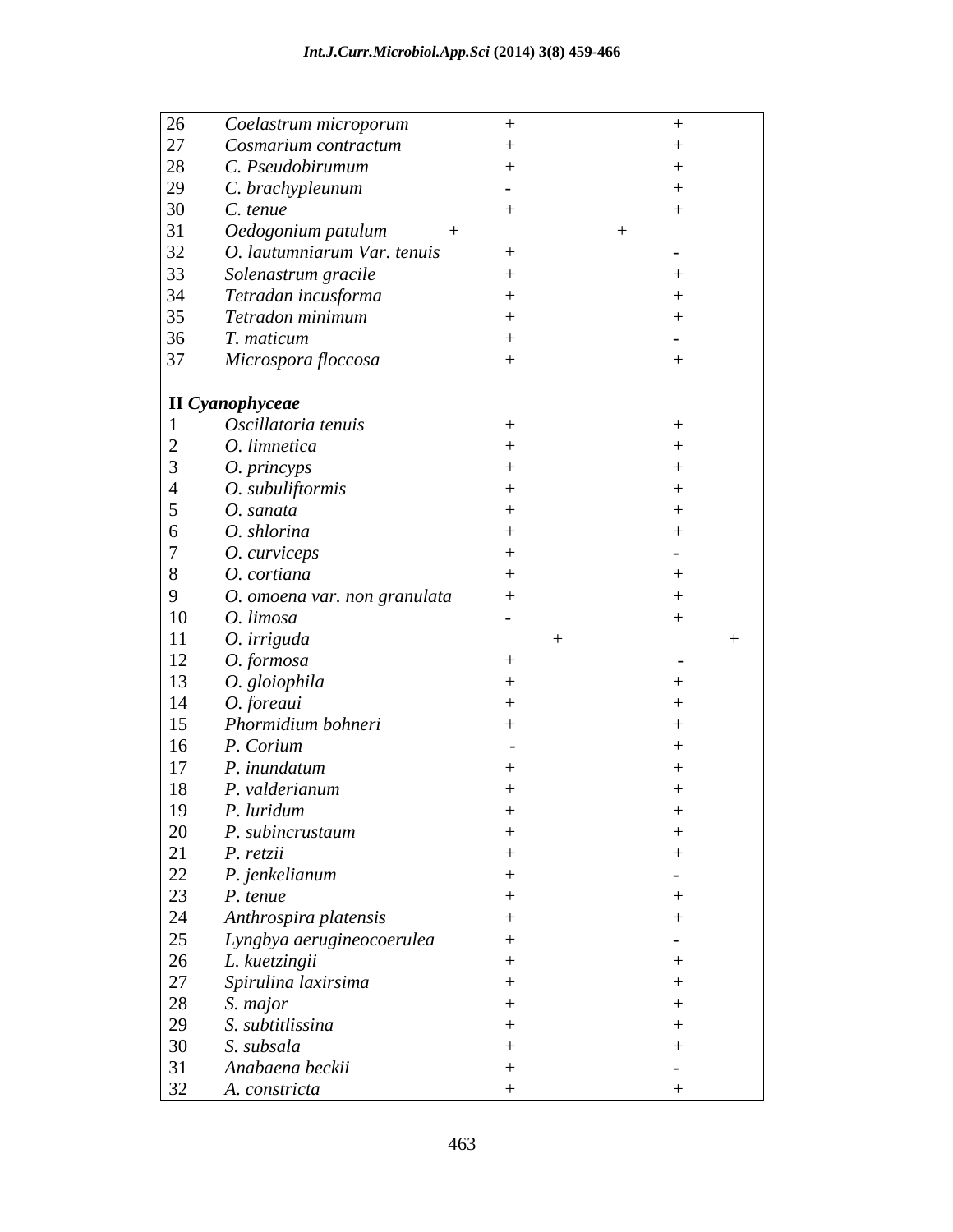| 33              | A. flosaquae                 |  |
|-----------------|------------------------------|--|
| 34              | Aphanocapsa koordersi        |  |
| 35              | A. pulchra                   |  |
| 36              | A. roscana                   |  |
| 37              | Aphanotheca microscopia      |  |
| 38              | A. pallida                   |  |
| 39              | A. saxicola                  |  |
| 40              | Microcystis aeruginosa       |  |
| 41              | M. pulvarea var. Incertes    |  |
| 42              |                              |  |
|                 | M. flor-aquae                |  |
| 43              | M. protocystis               |  |
| 44              | Chlorococcus minutus         |  |
| 45              | Chlorococcus tenax           |  |
| 46              | Merismopedia glauca          |  |
| 47              | M. punctata                  |  |
|                 | <b>III</b> Bacillariophyceae |  |
|                 | Nitzschia denticula          |  |
| 2               | N. Vermicularis              |  |
|                 | N. recta                     |  |
| -4              | N. subtilis                  |  |
| $5\overline{)}$ | N. sublinearis               |  |
| 6               | N. gandersheimensis          |  |
|                 | Navicula accomoda            |  |
|                 | N. viridula                  |  |
| 8               |                              |  |
| 9               | N. fluens                    |  |
| 10              | N. simplex                   |  |
| <sup>11</sup>   | N. rostellata                |  |
| 12              | N. densestriata              |  |
| 13              | N. shonfeldii                |  |
| 14              | N. cincta                    |  |
| 15              | N. krasskei                  |  |
| 16              | N. cocconaformis             |  |
| 17              | N.cryptocephala              |  |
| 18              | N. bacilloids                |  |
| 19              | N. complanatula              |  |
|                 |                              |  |
| 20              | N. radiosa var. tenella      |  |
| 21              | N. pulpula var. capitata     |  |
| 22              | N. cuspidata var. ambigua    |  |
| 23              | Sunodera ulng                |  |
| 24              | N. affinis                   |  |
| 25              | Achanthes exigua             |  |
| 26              | A. lanceolata                |  |
| 27              | A. exilis                    |  |
| 28              | A. hungarica                 |  |
| 29              | A. coaretata var. elliptica  |  |
| 30              | Cyclotella operaculata       |  |
|                 |                              |  |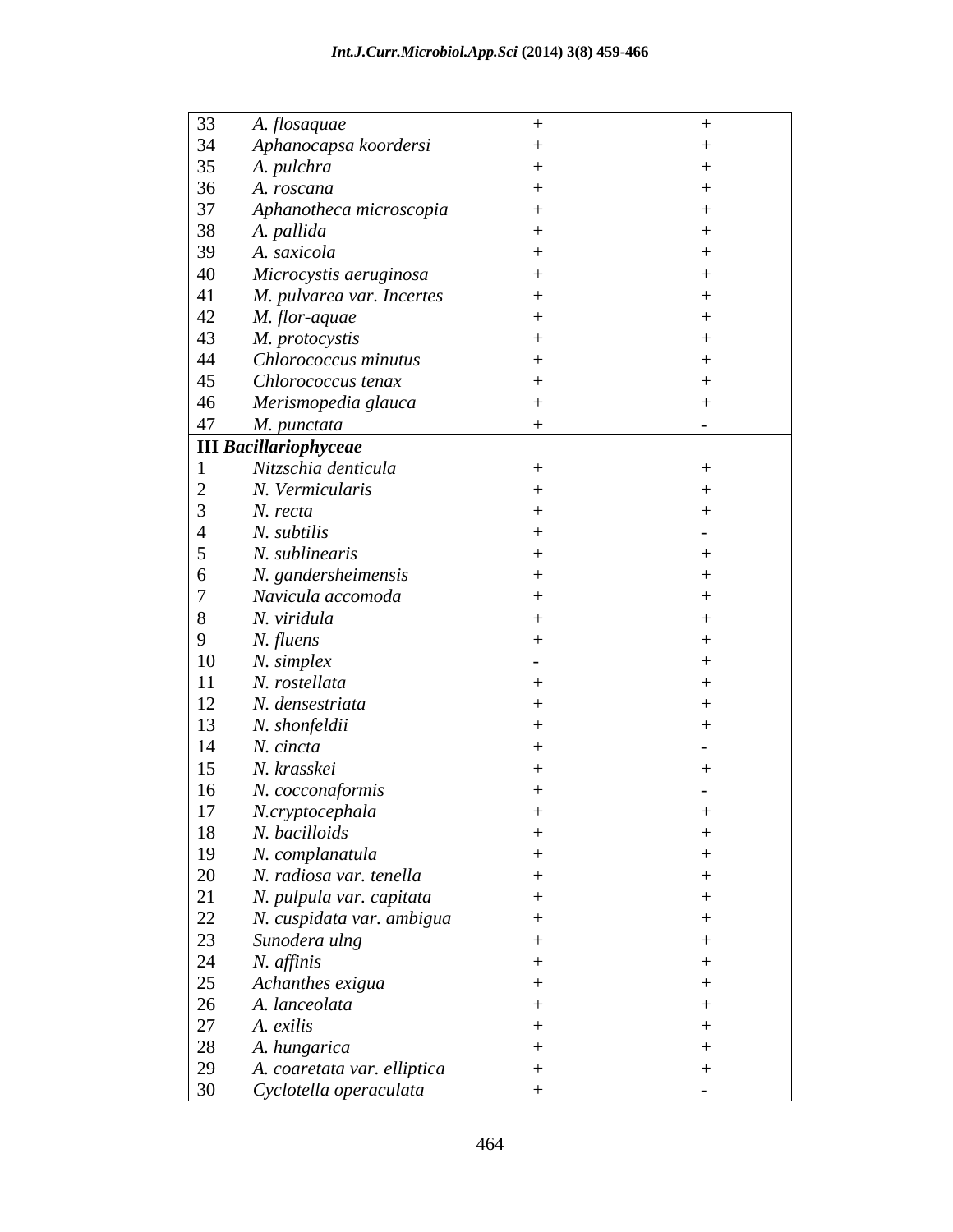| 31 | C. stelligera                        |  |
|----|--------------------------------------|--|
| 32 | Fragilaria intermedia var. robusta + |  |
| 33 | Stouroneis partagarhensis            |  |
| 34 | Cymbella var. Ventricosa             |  |
|    | <b>IV Euglenophyceae</b>             |  |
|    | Euglena acus                         |  |
|    | E. granulata                         |  |
|    | E. viridis                           |  |
|    | E. pisciformis                       |  |
|    | E. stellata                          |  |
|    | E. anabaena var. minima              |  |
|    | E. axyuris var. chakowiensis         |  |
|    |                                      |  |
|    | V Dinophyceae                        |  |
|    | Gymnodonium aeruginosum              |  |
|    | Gymnodinale                          |  |
|    | Gymnodiniaceae                       |  |
|    | Gymnodinium stein                    |  |

It is concluded that the variations in subtropical system (Lake Sattal, physico-chemical parameters are India), Acta Hydrochim et. responsible for the fluctuations in the species diversity of the phytoplankton of Masooli and Yeldari reservoir. Dominant species are reported to be the most important indicators, as they receive the full impact of the habitat and are effective tools in environment monitoring, required to assess the changes caused by anthropogenic activities. In Masooli and Yeldari reservoirs, species belonging to *chlorophyceae, Cynophycae* Pandey B.N., K. Kumar, A.K. Lal and *Bacillariophyceae, Euglenophyceae and Dinophyceae* represented as study on the physico chemical phytoplanktonic forms. Total number of 129 species in two reservoirs is found.

- Adoni, A.D. 1985. Work book on limnology. Indian MAB committee, Department of Environment, govt. of 6.
- Joshi, A., A.P. Sharma and M.C. Pant 1996. Limnological studies in a

subtropical system (Lake Sattal, India), Acta Hydrochim et. hydrobiol, 9 (4), 407-425.

- Munawar, M. 1970. Limnological studies of freshwater ponds of Hyderabad. India I  $-$  The biotope hydrobiologia 35 (1) : 127-162.
- Pandey B.N., A.K. Jha and P.K. L. Das 1993a. Hydrobiolgical study of a swamp at Purnia, Bihar in relation to its phytoplankton fauna. Palani Paramount Publications.
- P.K. L. Das 1993b. A preliminary quality of water of the river Koshi at Purnia. J. Ecobiol. 5 (3) 237-239.
- **References** Shendge 2006. The study on Pawar, S. K., J. S. Pulle and K. M. Phytoplankton of Pethwadaj dam, Taluka Kandhar, District Nanded, Maharashtra, J. Aqua. BioI. 21(1):1- 6.
	- India, Pratibha Publishers, Sagar, pp. Philipose, M.T. 1959. Freshwater plankton 216. of Inland fisheries. *Proc. Symp. Algal. ICAR* New Delhi, 272-291.